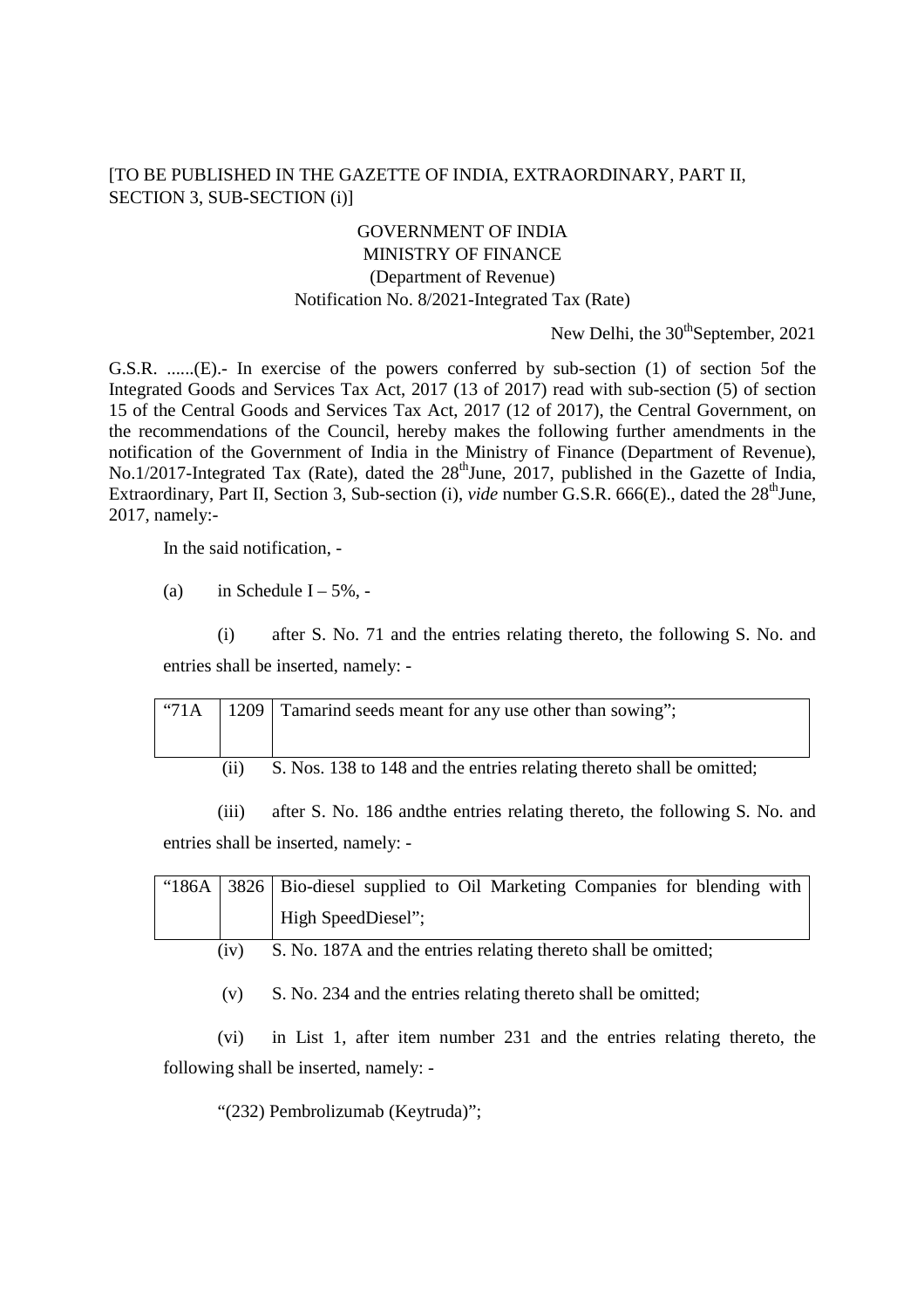(vii) in List 3, after item number (B) (2) and the entries relating thereto, the following shall be inserted, namely: -

" (3) Retro fitment kits for vehicles used by the disabled";

(b) in Schedule II –  $12\%$ , -

(i) against S. No. 80A, in column (3), for the entry, the following entry shall be substituted, namely: -

"Bio-diesel (other than bio-diesel supplied to Oil Marketing Companies for blending with High Speed Diesel)";

(ii) S. No. 122 and the entries relating thereto shallbe omitted;

(iii) S. Nos. 127 to 132 and the entries relating thereto shall be omitted;

(iv) after S. No. 201 and the entries relating thereto, the following S. No. and entries shall be inserted, namely: -

| "201A | 84, 85 or 94 | Following renewable energy devices and parts for their       |
|-------|--------------|--------------------------------------------------------------|
|       |              | manufacture:-                                                |
|       |              | (a)Bio-gas plant;                                            |
|       |              | (b) Solar power based devices;                               |
|       |              | (c) Solar power generator;                                   |
|       |              | (d) Wind mills, Wind Operated Electricity Generator          |
|       |              | (WOEG);                                                      |
|       |              | (e) Waste to energy plants / devices;                        |
|       |              | (f) Solar lantern / solar lamp;                              |
|       |              | (g) Ocean waves/tidal waves energy devices/plants;           |
|       |              | (h) Photo voltaic cells, whether or not assembled in modules |
|       |              | or made up into panels.                                      |
|       |              |                                                              |
|       |              | Explanation:- If the goods specified in this entry<br>are    |
|       |              | supplied, by a supplier, along with supplies of other goods  |
|       |              | and services, one of which being a taxable service specified |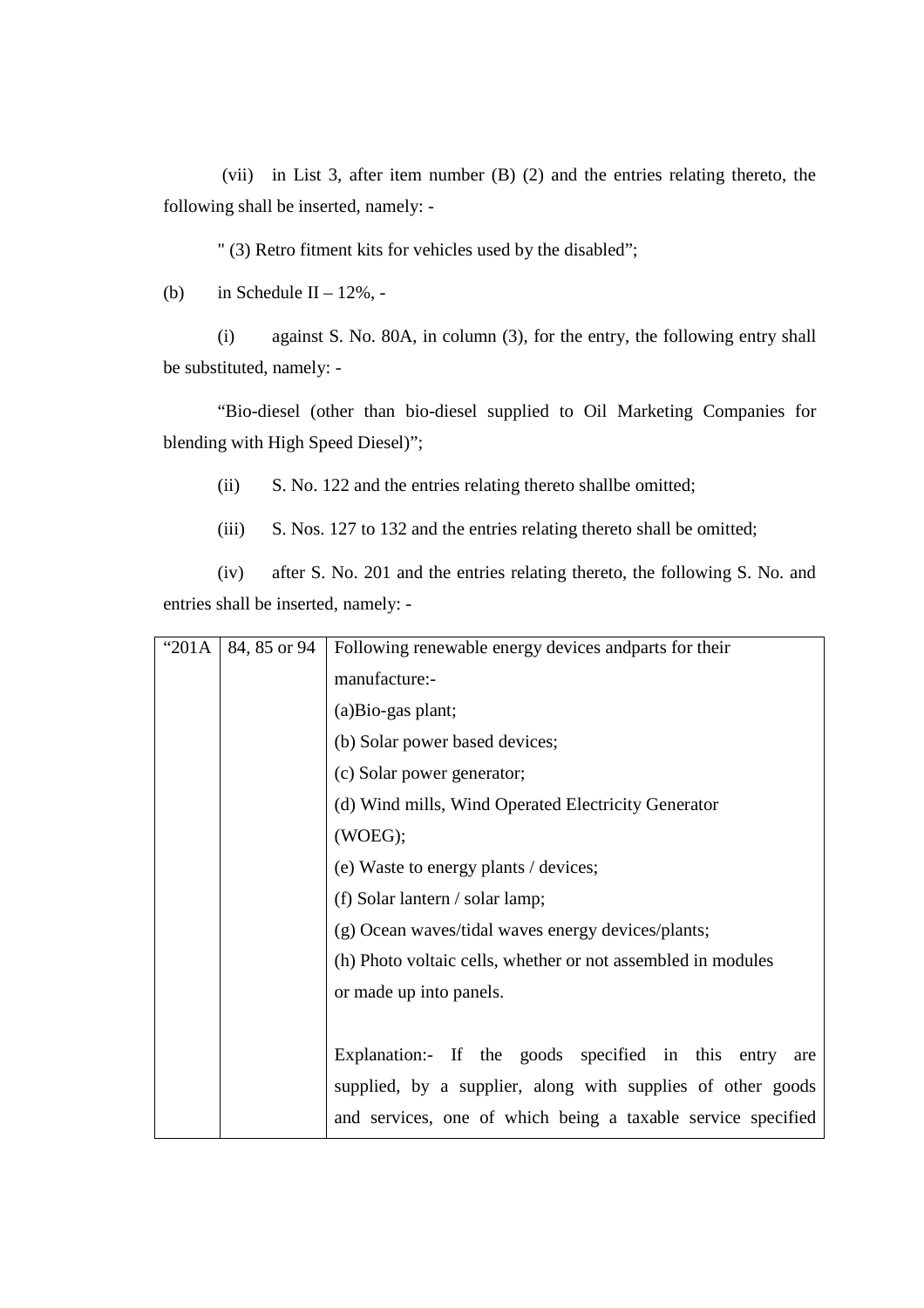|  | in the entry at S. No. 38 of the Table mentioned in the               |
|--|-----------------------------------------------------------------------|
|  | notification No. 8/2017-Integrated Tax (Rate), dated 28 <sup>th</sup> |
|  | June, 2017 [G.S.R. 683(E)], the value of supply of goods for          |
|  | the purposes of this entry shall be deemed as seventy per cent. of    |
|  | gross consideration charged for all such supplies,<br>the             |
|  | and the remaining thirty per cent. of the gross consideration         |
|  | charged shall be deemed as value of the said taxable service.";       |

(v) S. Nos. 205A to 205H and the entries relating thereto shall be omitted;

(vi) S. No. 232 and the entries relating thereto shall be omitted;

(c) in Schedule III –  $18\%$ , -

(i) after S. No. 26B andthe entries relating thereto, the following S. No. and entries shall be inserted, namely: -

| "26C       | 2601 | Iron ores and concentrates, including roasted iron pyrites.                                                                                                         |
|------------|------|---------------------------------------------------------------------------------------------------------------------------------------------------------------------|
| 26D        | 2602 | Manganese ores and concentrates, including ferruginous manganese<br>ores and concentrates with a manganese content of 20% or more,<br>calculated on the dry weight. |
| 26E        | 2603 | Copper ores and concentrates.                                                                                                                                       |
| 26F        | 2604 | Nickel ores and concentrates.                                                                                                                                       |
| 26G        | 2605 | Cobalt ores and concentrates.                                                                                                                                       |
| 26H        | 2606 | Aluminium ores and concentrates.                                                                                                                                    |
| <b>26I</b> | 2607 | Lead ores and concentrates.                                                                                                                                         |
| 26J        | 2608 | Zinc ores and concentrates.                                                                                                                                         |
| 26K        | 2609 | Tin ores and concentrates.                                                                                                                                          |
| 26L        | 2610 | Chromium ores and concentrates.";                                                                                                                                   |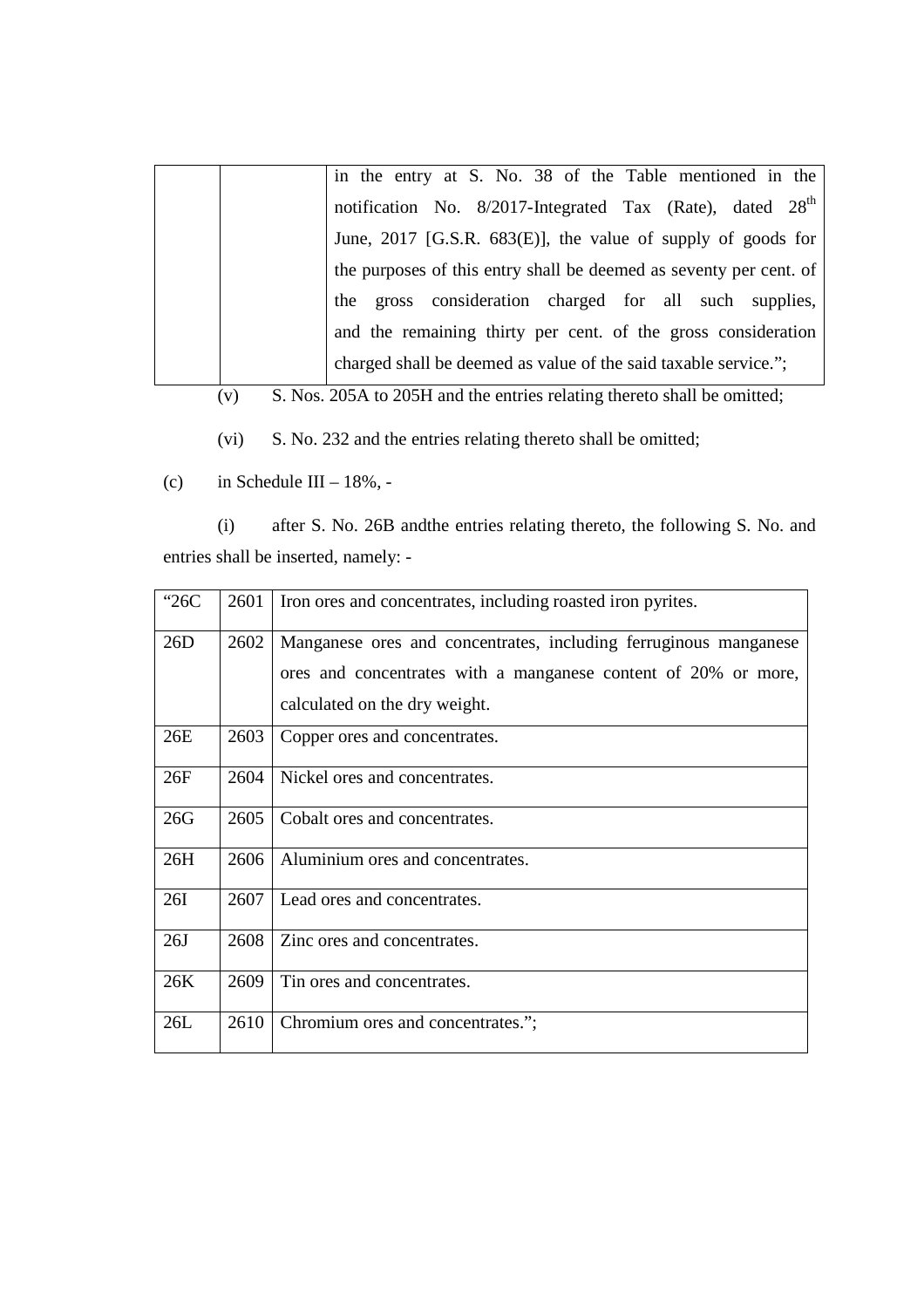(ii) after S. No. 101 andthe entries relating thereto, the following S. No. and entries shall be inserted, namely: -

|       | "101A   3915   Waste, Parings and Scrap, of Plastics.";                    |
|-------|----------------------------------------------------------------------------|
| (iii) | for S. No. 153A and the entries relating thereto, the following S. No. and |

the entries shall be substituted, namely: -

| " $153A.$ | 4819 Cartons, boxes, cases, bags and other packing containers, of paper,     |
|-----------|------------------------------------------------------------------------------|
|           | paperboard, cellulose wadding or webs of cellulose fibres; box files,        |
|           | letter trays, and similar articles, of paper or paperboard of a kind used in |
|           | offices, shops or the like.";                                                |

 (iv) after S. No. 157 and the entries relating thereto, the following S. No. and entries shall be inserted, namely: -

| "157A. | 4906 00 00 | Plans and drawings for architectural, engineering, industrial,     |
|--------|------------|--------------------------------------------------------------------|
|        |            | commercial, topographical or similar purposes, being originals     |
|        |            | drawn by hand; hand-written texts; photographic reproductions on   |
|        |            | sensitised paper and carbon copies of the foregoing.               |
| 157B.  | 4907       | Unused postage, revenue or similar stamps of current or new issue  |
|        |            | in the country in which they have, or will have, a recognised face |
|        |            | value; stamp-impressed paper; banknotes; cheque forms; stock,      |
|        |            | share or bond certificates and similar documents of title (other   |
|        |            | than Duty Credit Scrips).                                          |
| 157C.  | 4908       | Transfers (decalcomanias).                                         |
|        |            |                                                                    |
| 157D.  | 4909       | Printed or illustrated postcards; printed cards bearing personal   |
|        |            | greetings, messages or announcements, whether or not illustrated,  |
|        |            | with or without envelopes or trimmings.                            |
| 157E.  | 4910       | Calendars of any kind, printed, including calendar blocks.         |
| 157F.  | 4911       | Other printed matter, including printed pictures and photographs;  |
|        |            | such as Trade advertising material, Commercial catalogues and      |
|        |            | the like, printed Posters, Commercial catalogues, Printed inlay    |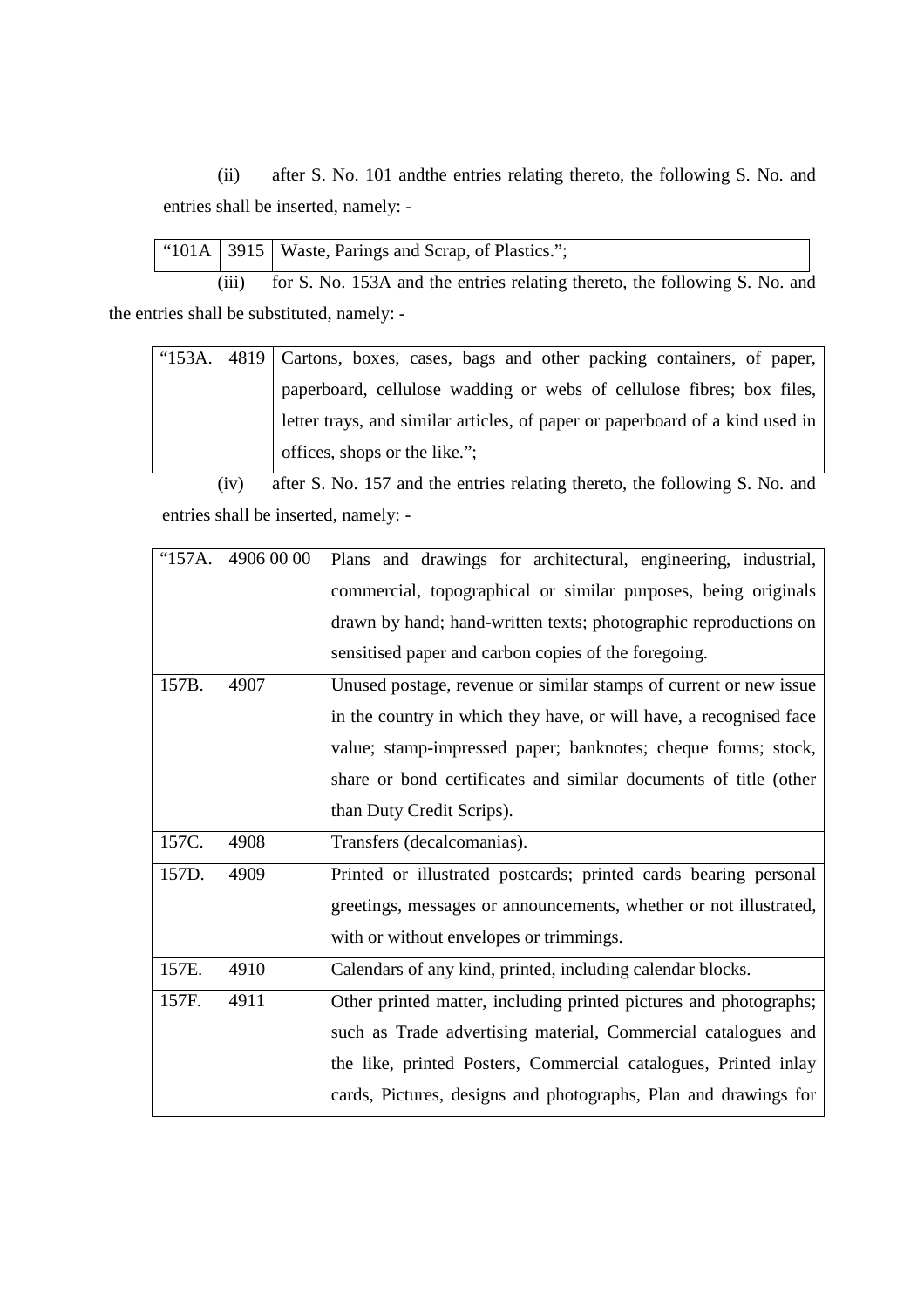|  | architectural engineering, industrial, commercial, topographical or |
|--|---------------------------------------------------------------------|
|  | similar purposes reproduced with the aid of computer or any other   |
|  | devices.";                                                          |

 (v) after S. No. 398 and the entries relating thereto, the following S. No. and entries shall be inserted, namely: -

|      | Rail locomotives powered from an external source of electricity or  |
|------|---------------------------------------------------------------------|
|      | by electric accumulators.                                           |
|      | Other rail locomotives; locomotive tenders; such as Diesel electric |
|      | locomotives, Steam locomotives and tenders thereof.                 |
| 8603 | Self-propelled railway or tramway coaches, vans and trucks, other   |
|      | than those of heading 8604.                                         |
|      | Railway or tramway maintenance or service vehicles, whether or      |
|      | not self-propelled (for example, workshops, cranes, ballast         |
|      | tampers, track liners, testing coaches and track inspection         |
|      | vehicles).                                                          |
|      | Railway or tramway passenger coaches, not self-propelled;           |
|      | luggage vans, post office coaches and other special purpose         |
|      | railway or tramway coaches, not self-propelled (excluding those of  |
|      | heading 8604).                                                      |
| 8606 | Railway or tramway goods vans and wagons, not self-propelled.       |
|      | Parts of railway or tramway locomotives or rolling-stock; such as   |
|      | Bogies, bissel-bogies, axles and wheels, and parts thereof.         |
|      | Railway or tramway track fixtures and fittings; mechanical          |
|      | (including electro-mechanical) signaling, safety or traffic control |
| 8608 | equipment for railways, tramways, roads, inland waterways,          |
|      | parking facilities, port installations or airfields; parts of the   |
|      | foregoing.";                                                        |
|      | 8601<br>8602<br>8604<br>8605<br>8607                                |

 (vi) againstS. No. 447, in column (3), for the entry, the entry "Ball point pens; felt tipped and other porous-tipped pens and markers; fountain pens; stylograph pens and other pens; duplicating stylos; pen holders, pencil holders and similar holders; parts